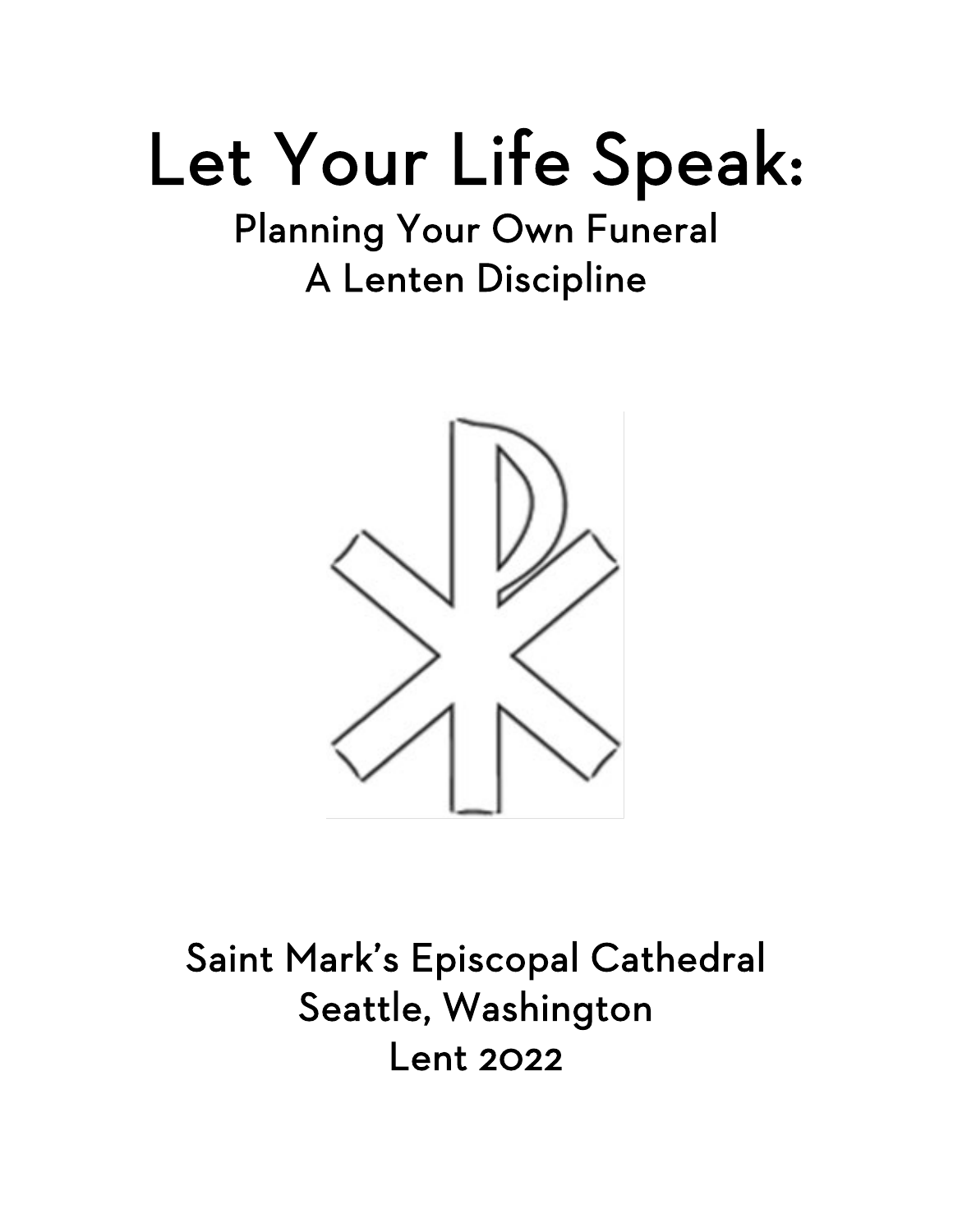#### **RESOURCE GUIDE FOR PLANNING YOUR OWN FUNERAL**

The faith community at Saint Mark's is honored to offer the hospitality of the cathedral to you as you consider details of the service. By giving thought, and sharing your notes with your family and the clergy, you will help us be about the work of celebrating your life and commending you to God with assurance that we honor you in the effort. Your planning will be a rich gift to those whom you love as they plan that service. The Cathedral clergy also consider it a privilege to assist you in any way you find helpful.

As Christians, we proclaim that in death, life is changed, not ended, and this burial service gathers up that belief with much grace. As people of faith, we do not deny death; rather, we see death as an integral part of life. What follows are some general guidelines intended to assist you in this important work.

# **Some General Guidelines**

*Funeral services have several alternative names (e.g., the Burial Rite, a memorial service, a celebration of life, a requiem mass, etc.), but they all attend to the liturgical work of marking the occasion when one has died. It is important work, and at Saint Mark's the funeral service is based on the order of service provided in the Book of Common Prayer. The officiating priest, and the liturgy and music department will help your family to plan the service, and to choose readings, prayers, hymns, and music that proclaim our faith in resurrection; reflect and celebrate the life of the person who has died; and offer comfort and hope to all who mourn.* 

#### **Scheduling the Service**

We will do everything we can to make the cathedral or a chapel available at the best time for your family and friends to gather for a service, but because we have many events scheduled, we may not be able to offer the most preferred time. It's important that the family clears the day and time with the cathedral clergy first before announcing the service publicly.

#### **Participating Clergy and Musicians**

Normally, a priest from the pastoral staff of the cathedral is the officiating priest at the service. We are happy to welcome assisting clergy from outside the cathedral, but it is appropriate for the Dean to extend any invitations to other clergy. Normally, the organist for the service is a member of the cathedral music staff. We are also happy to welcome assisting musicians from outside the cathedral, but ask that you consult first with the Canon for Cathedral Music before extending an invitation.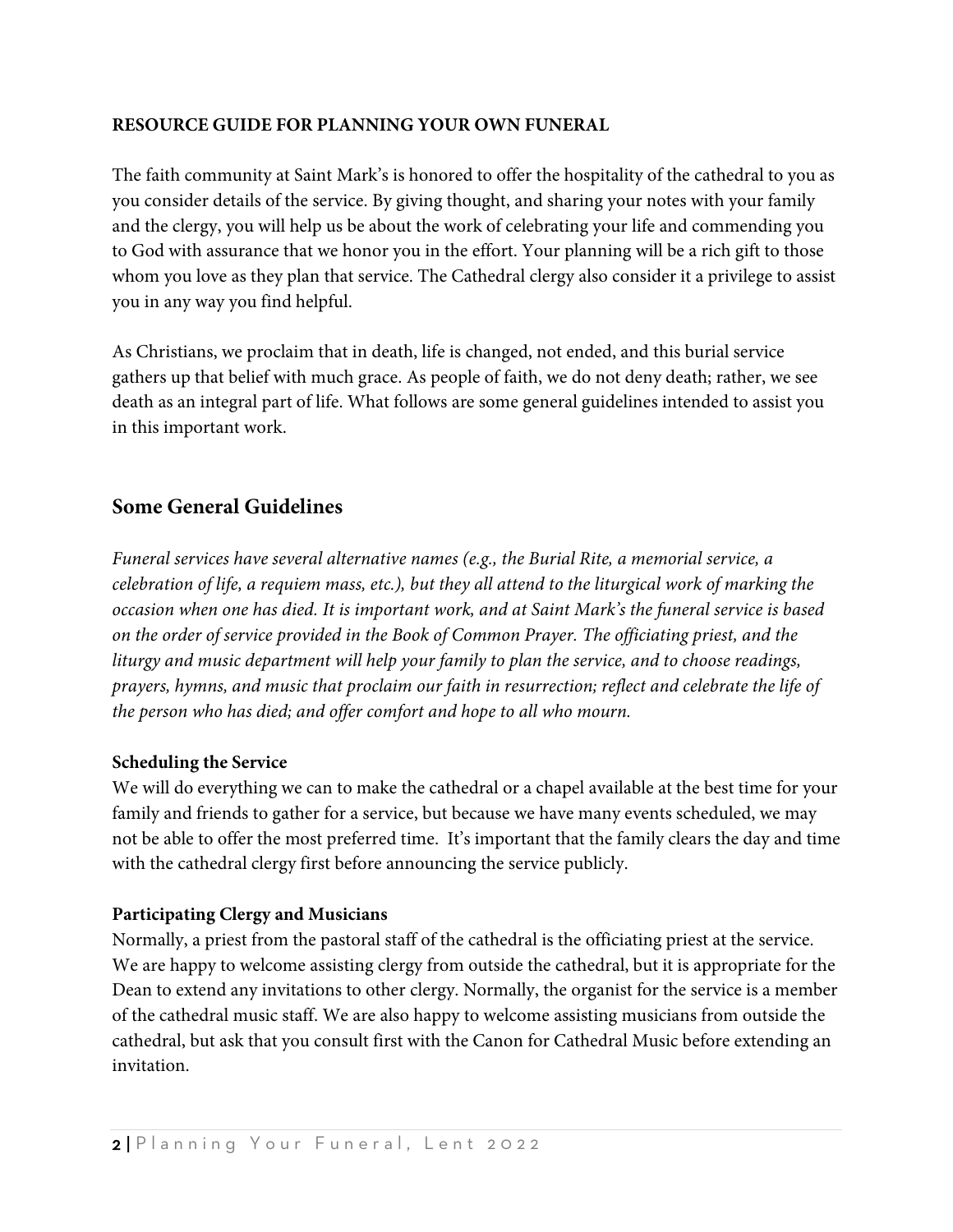#### **Speakers**

We generally encourage those offering remembrances to do so at the reception. If you feel strongly about someone speaking during the service we would be happy to discuss that possibility.

#### **Readers and Leader of the Prayers**

Normally, laypersons rather than clergy read the lessons. Members of the family or friends might be invited to serve as readers. One or two readers will be needed, depending on how many readings you will be using. If the liturgy is a Eucharist, The Gospel is read by a deacon or priest of the cathedral. A member of the family or a friend might be invited to lead the prayers.

#### **Will the Service include a Eucharist?**

You will want to consider whether the service will be include a Eucharist (a Communion service) as part of the Burial Office (the service of readings and prayer). We encourage you to consider having Eucharist, even if your family and friends may not practice such faith traditions. The clergy will take great care to extend a welcome to all present as part of the radical hospitality we strive to practice here. There is also a profound mystery built into the burial rite wherein we state that, in the mystical ways of God, we share the eucharistic feast with those who have gone before, including the one whose life we celebrate on that particular day.

#### **Will the Body of your loved one be present?**

#### **If there is a cremation, will the ashes be present?**

Our faith is an incarnational (embodied) faith. We recommend, if it is possible, that either the body or the ashes of your loved one be present at the service. We honor the body (or the ashes which represent it) as the vessel that contained the gift of the person we love. The presence of that reminder as we proclaim, sing, and pray convinces us anew that the Christian hope of risen life in Christ is now a reality for our loved one.

If the body or ashes will be present, we recommend doing a formal reception of the body or ashes at the very beginning of the liturgy.

The next few pages provide an outline of the service which we hope will help you begin to think about your service. As questions arise, we encourage you to speak with family members if you find that helpful. Please know the cathedral clergy stand ready to assist also.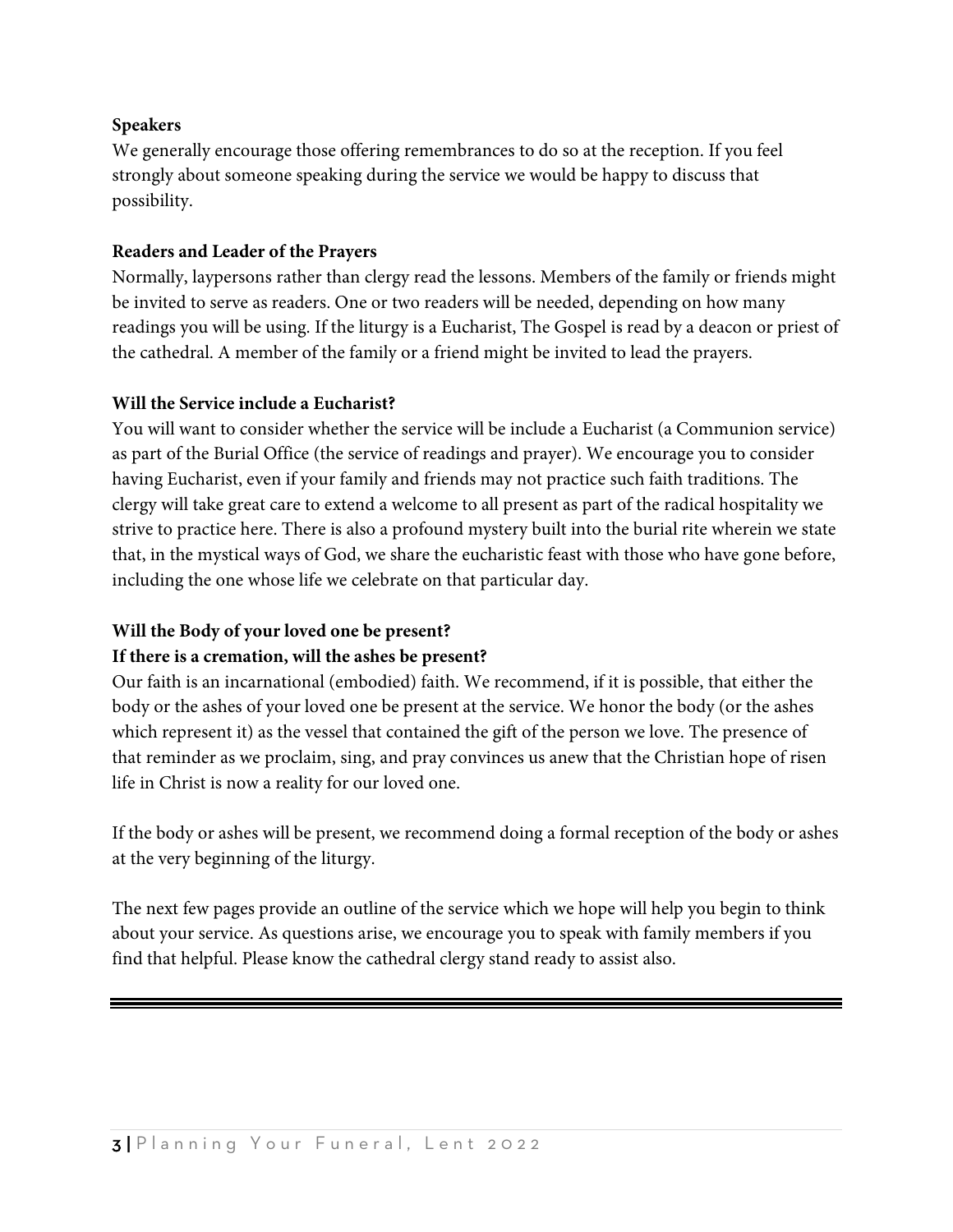#### **OUTLINE FOR PLANNING A FUNERAL OR MEMORIAL SERVICE**

*If you have a Book of Common Prayer (BCP) you may want to look at it with this outline. If you don't have one, you can find it easily online. Feel free to borrow a BCP from the nave for this work also. The Burial Service, Rite II, begins on page 491 of the Book of Common Prayer. Hymns are usually chosen from The Hymnal 1982, the Episcopal Church's main hymnal.*

# **THE GATHERING**

*The purpose of this part of the service is to bring everyone together (family, friends, and colleagues) in the presence of God, creating a community which can join together in song, prayer and worship.*

#### **Prelude Music**

#### **PROCESSION**

*A procession of liturgical ministers to the liturgical platform, leading the body or ashes if present to the front of the cathedral.* 

#### *The procession is accompanied by either:*

**A Hymn** or **The Anthems** *(spoken texts found at BCP page 491, all 3 sections; page 492 first section only.) These draw heavily on scriptures and are especially poignant in setting the tone for the service. They can be said or chanted by the officiating priest (or cantor).*

#### **WELCOME**

*The officiating priest may welcome the assembly, extends the cathedral's hospitality, and gives any instruction necessary to help those who are not Episcopalians follow the service.* 

#### **THE ANTHEMS**

If the Anthems were not said on the way in; they are said at this point.

#### **COLLECTS**

*Prayers for the departed and for those who grieve.* Selected from BCP pages 493, 494

#### **THE LITURGY OF THE WORD**

*This part of the service proclaims our faith in resurrection and God's care for God's people. In light of the readings from Scripture and the sermon, we affirm our faith by saying together the Apostles' Creed and we pray for the departed and for those who mourn.*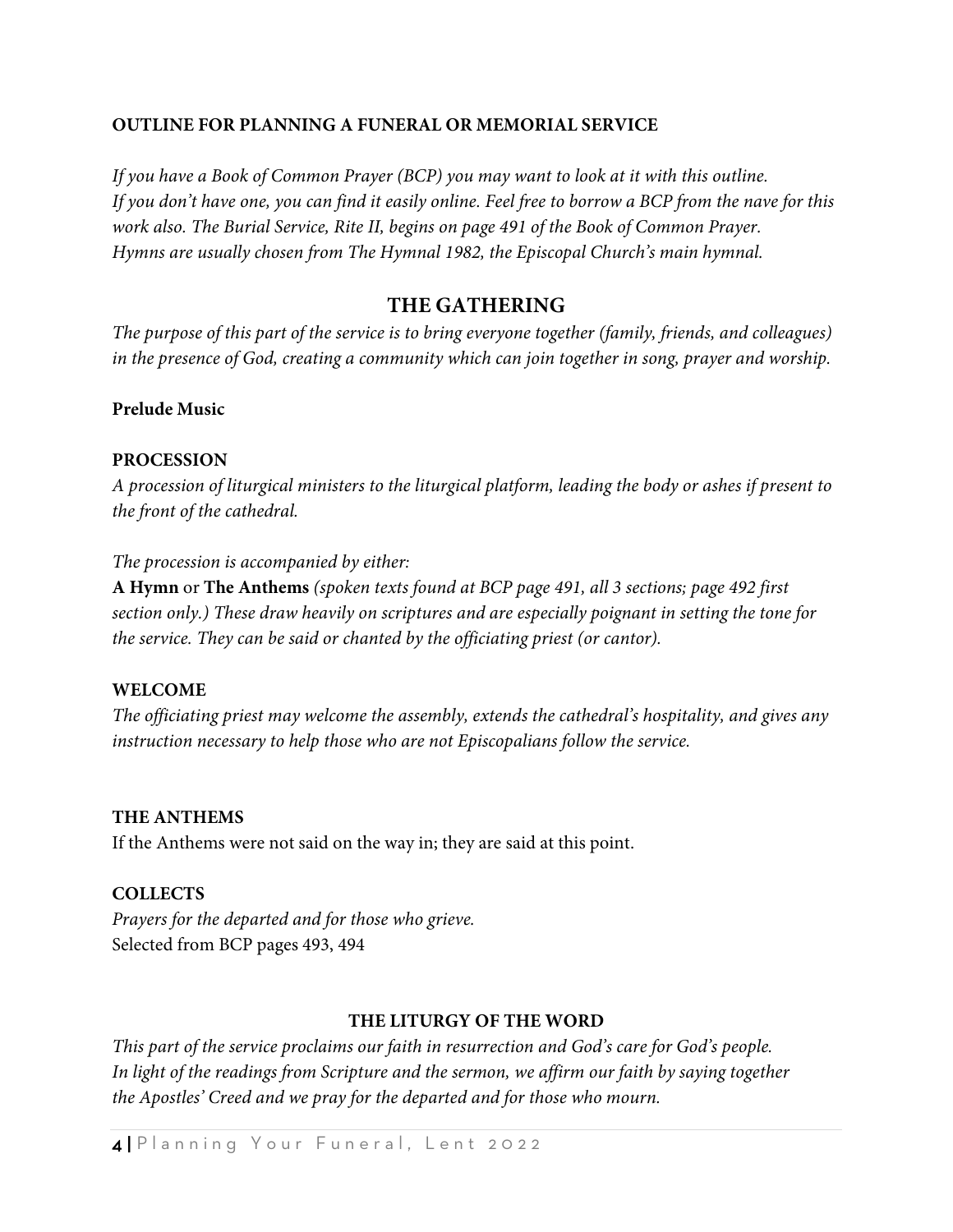#### **READINGS**

*We recommend that you select 1-2 readings if the service is not a Eucharist, and 2-3 readings if the service is a Eucharist. If the service is a Eucharist, one reading must be from the Gospels. What follows are readings suggested by the BCP, but you are welcome to select others as well.*

**First Reading** *from the Hebrew Scriptures (Old Testament), chosen from among:* Isaiah 25:6-9 (He will swallow up death for ever) Isaiah 61:1-3 (To comfort those who mourn) Lamentations 3:22-26, 31-33 (The Lord is good to those who wait for him) Wisdom 3:1-5, 9 (The souls of the righteous are in the hands of God) Job 19:21-27a (I know that my Redeemer lives)

#### **Psalm**

*Possible choices are:*  Psalm 23; Psalm 42:1-7; Psalm 46; Psalm 90:1-12; Psalm 121; Psalm 130; Psalm139:1-11.

**Second Reading** *from the letters of the apostles, chosen from among:*

Romans 6:3-11 (our baptismal faith in Christ) Romans 8:14-19, 34-35, 37-39 (The glory that shall be revealed) 1 Corinthians 15:20-26, 35-38, 42-44, 53-58 (The imperishable body) 2 Corinthians 4:16-5:9 (Things that are unseen are eternal) 1 John 3:1-2 (We shall be like him) Revelation 7:9-17 (God will wipe away every tear) Revelation 21:2-7 (Behold, I make all things new)

*If the service includes a Eucharist, a passage from the Gospels is always read by a deacon or priest.*

#### **Optional Hymn before the Gospel**

*A short hymn chosen to introduce the proclamation of the Gospel*

#### **The Gospel** *chosen from among:*

John 5:24-27 (He who believes has everlasting life) John 6:37-40 (All that the Father gives me will come to me) John 10:11-16 (I am the good shepherd) John 11:21-27 ( I am the resurrection and the life) John 14:1-6a ( In my Father's house are many rooms)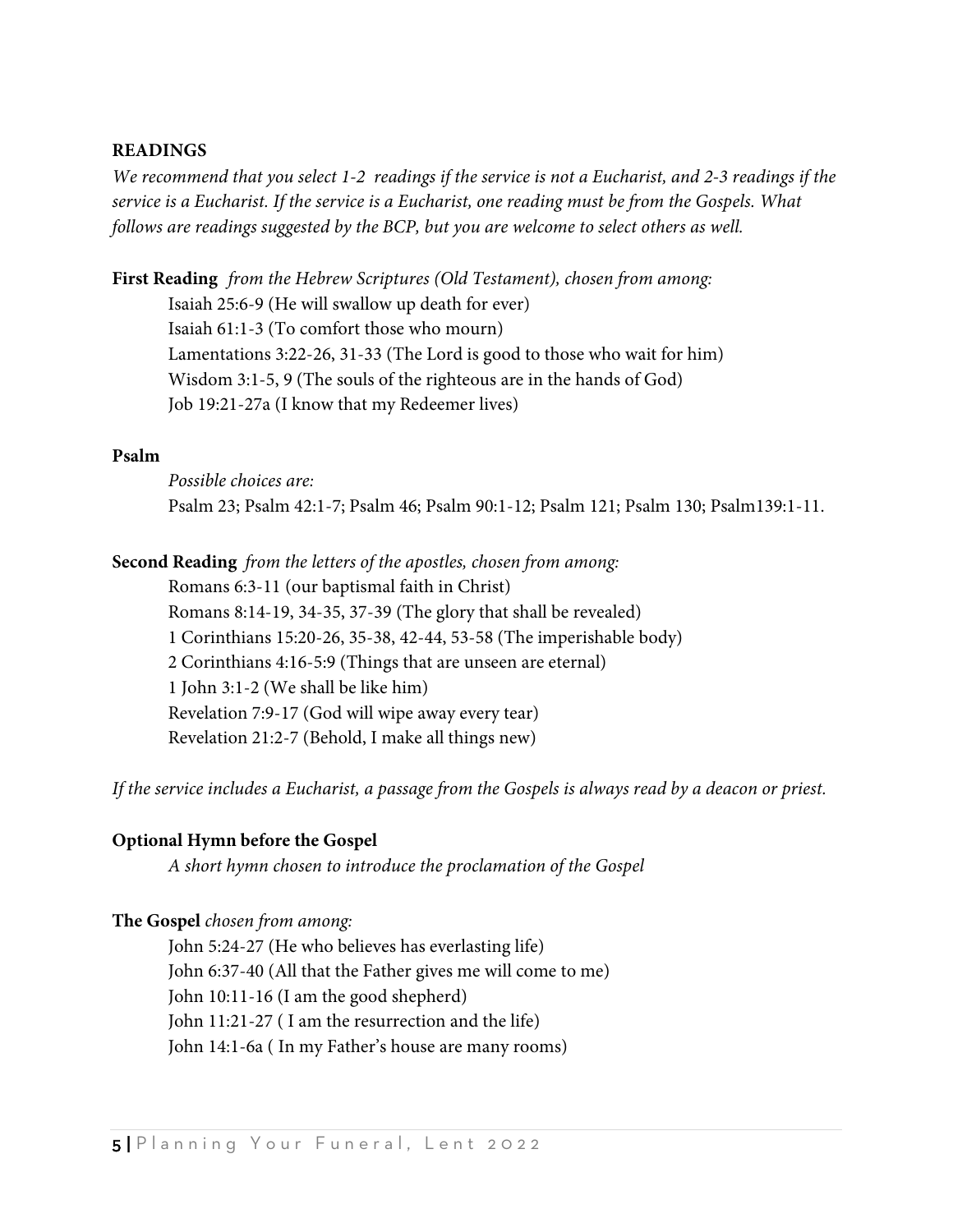**Sermon**

**The Apostles' Creed** (BCP page 496) *An expression of our baptismal faith.*

**The Lord's Prayer** *(said here if there is no Eucharist)*

**Prayers of the People** (BCP page 497) *Prayers for the departed and those who grieve.*

*If there is no Eucharist, the service continues as below at THE COMMENDATION.*

*If there is A EUCHARIST, the service continues as follows:*

#### **THE LITURGY OF THE TABLE**

*In this part of the service, we give thanks to God for all God's gifts and care of us, for Christ and his self-offering for us, and we share the presence of Christ in the Sacrament of Holy Communion.*

**The Peace**

**Hymn or Music** *(while the altar is prepared)*

**Eucharistic Prayer** *(selected in consultation with the liturgist)* **The Lord's Prayer**

**Communion Hymn or Music during Communion**

**Prayer after Communion** (BCP page 498)

#### **THE COMMENDATION**

*In this concluding part of the service, we commend the person who has died to God's care, acknowledging both our grief and our confidence in God's continuing care.*

**The Commendation** (BCP 499)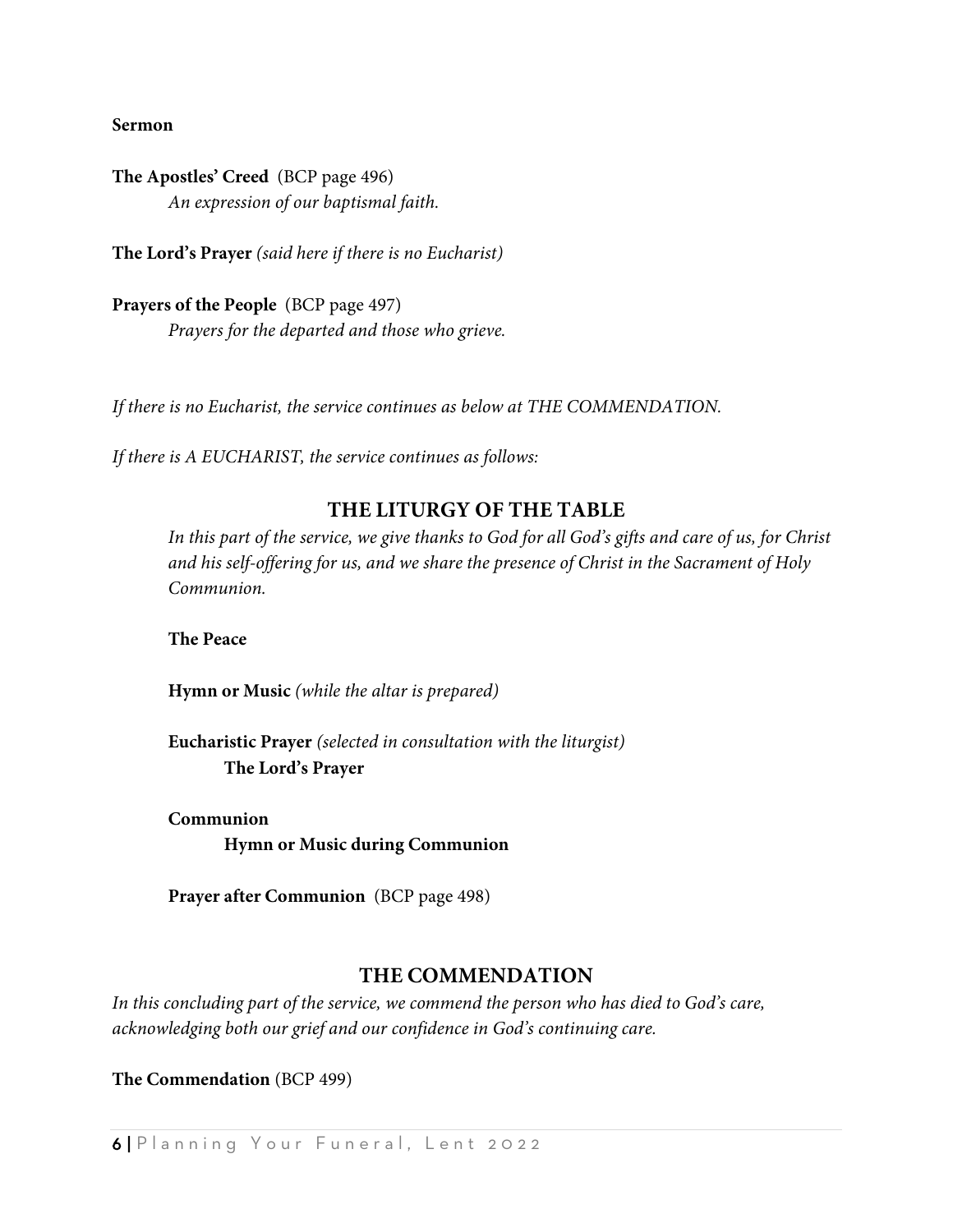#### **The Blessing and Dismissal** (BCP 500)

**A Hymn** may be sung here.

#### **Procession**

*The liturgical ministers lead the family (and body or ashes, if present) from the cathedral, or to the place of the committal.* 

*The concluding procession is accompanied by either:* **The Anthems** spoken or sung by the officiant *(BCP page 500)* or **The Postlude**

#### **The Postlude**

#### **SOME OTHER PRACTICAL CONSIDERATIONS**

As part of the funeral planning with your family, we will attend to such details as:

#### **Reserved seating for your family.**

We will reserve pews for your family, and will need to know how many are expected to attend.

#### **Reserved parking.**

We can also reserve parking spaces for your family, if needed, and will need to know how many cars to account for.

#### **The Service Leaflet**

The liturgy department will prepare and have printed a service leaflet based on the plans for the liturgy. If you would like personal information and photographs included, we are happy to include those. It is most helpful to receive photos electronically but we can work with hard copies as well.

#### **Flowers**

The unique space of the cathedral means that plans for any flowers for the nave should be discussed with the clergy or Cathedral Sacristan. The flower ministry is delighted to prepare the flowers for the service (usually one arrangement on the cornerstone) which will be used the following Sunday during services as well. We will include mention in the Sunday Prayers of the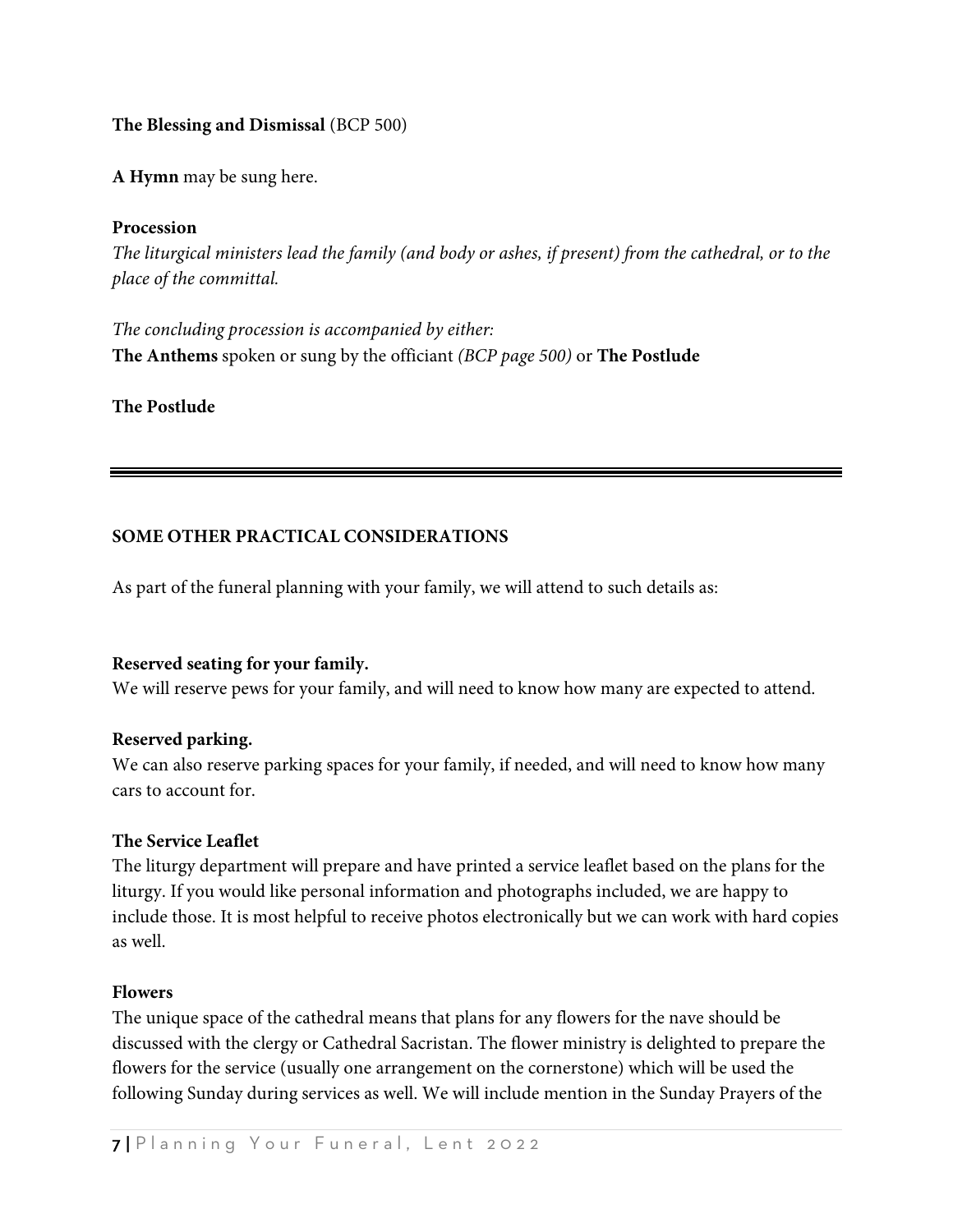People that "the flowers are given in memory of \_\_\_\_ whose funeral service took place yesterday." If the family wants special flowers included in the arrangement, the flower ministry will pass that cost along to the family.

#### **Reception**

We have several spaces that will accommodate receptions are various sizes. In some cases members of the community are able to provide refreshments. We can also provide catering contacts.

You may have other questions, and whenever those arise, please feel free to call us with them. It is our privilege to serve you and your family in whatever way we can.

#### **CELEBRATING LIFE IN THE RESURRCTION: ABOUT HYMNS**

Hymns are words with rhyme and meter. They may be recited. But they are at their best when coupled with melody and sung. Think of the hymns you shared with loved ones; they'll be singing them at your funeral. Your favorites that are more esoteric and less likely to be known by your survivors might go in your list after those hymns that are well-known to your friends and family and among the general population.

A soloist or choir can help a lot in leading the singing at your funeral, especially if you anticipate most of your loved ones in attendance being uninitiated church goers. In fact, you can request a soloist to sing whatever hymns you would like, even more unfamiliar ones, as solos. But if you are thinking of asking a close friend or family member to be soloist, please think again. They will be grieving your loss and will want to be ministered to, not to serve as ministers. If you ask them, how will they say no? And then when the day comes, they will struggle emotionally to do what they so wish they could do to honor your memory. Trust me, it is more often than not a recipe for awkward moments in the liturgy and embarrassment all around. Consider making provision to hire a soloist or choir.

What about hymns that are not in The Hymnal 1982 or other authorized hymnals for use in the Episcopal Church? Of course, they are welcome as long as they are about God and God's relationship with humanity. It will be very helpful to the people executing your wishes if you can provide a copy of the music, or at least the name of a hymnal in which it may be found.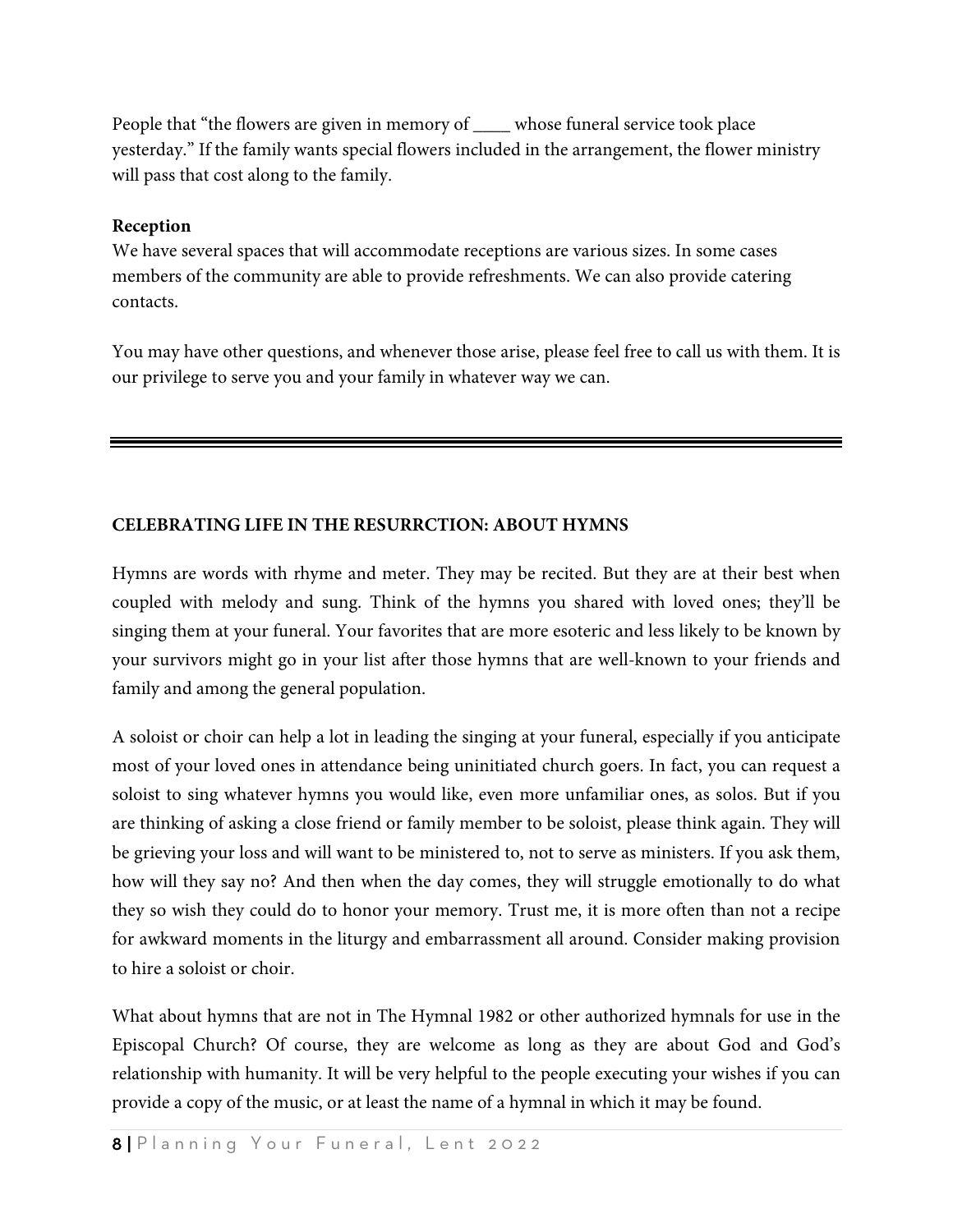What about our favorite songs that are not about God and God's relationship with humanity? Include them at the wake, or at a post-funeral reception.

How many hymns should be in the service? It's up to you. The usual places are: Entrance, Sequence, Offertory, Communion, Procession Out (*not* "Recession.")

In addition, the Psalm can be sung in hymn form. Of all these, most important, perhaps, is the Sequence Hymn which can get people on their feet and prepared joyfully to receive the Holy Gospel. It comes relatively early in the service and can therefore help also to unify the spirit of the gathered assembly, to create a sense of community.

You might have a mix of hymns and solos or choral pieces. The Entrance and Procession Out can be said or chanted anthems (texts) found in the BCP (not to be confused with the term "anthem" customarily associated with a piece sung by a choir.) The order of hymns and placement in the service may best be left up to the priest and music leader, for optimum liturgical flow.

*— Canon Michael Kleinschmidt*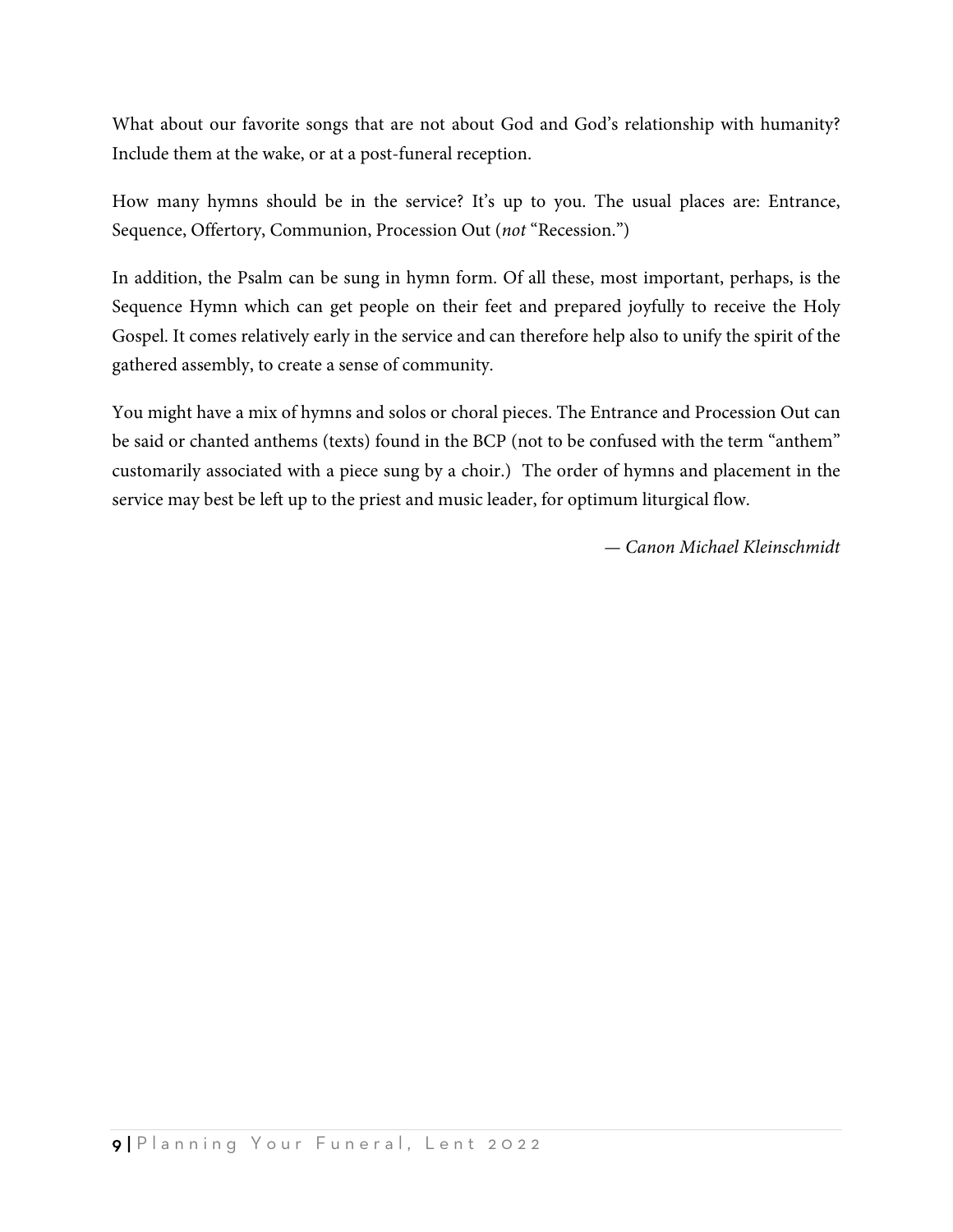#### **Some Favorite Memorial Service Hymns** *(just to get the juices flowing)*

#### *From the Hymnal 1982*

- 376 Joyful, joyful, we adore thee
- 680 O God, our help in ages past (Psalm 90)
- How lovely is thy dwelling place (Psalm 84)
- The King of love my Shepherd is (Psalm 23)
- Alleluia! The strife is o'er
- For all the saints
- Come, my Way, my Truth, my Life
- Amazing grace
- Jerusalem, my happy home
- All my hope on God is founded
- A mighty fortress is our God (Psalm 46)
- Abide with me, fast falls the eventide
- 335 I am the bread of life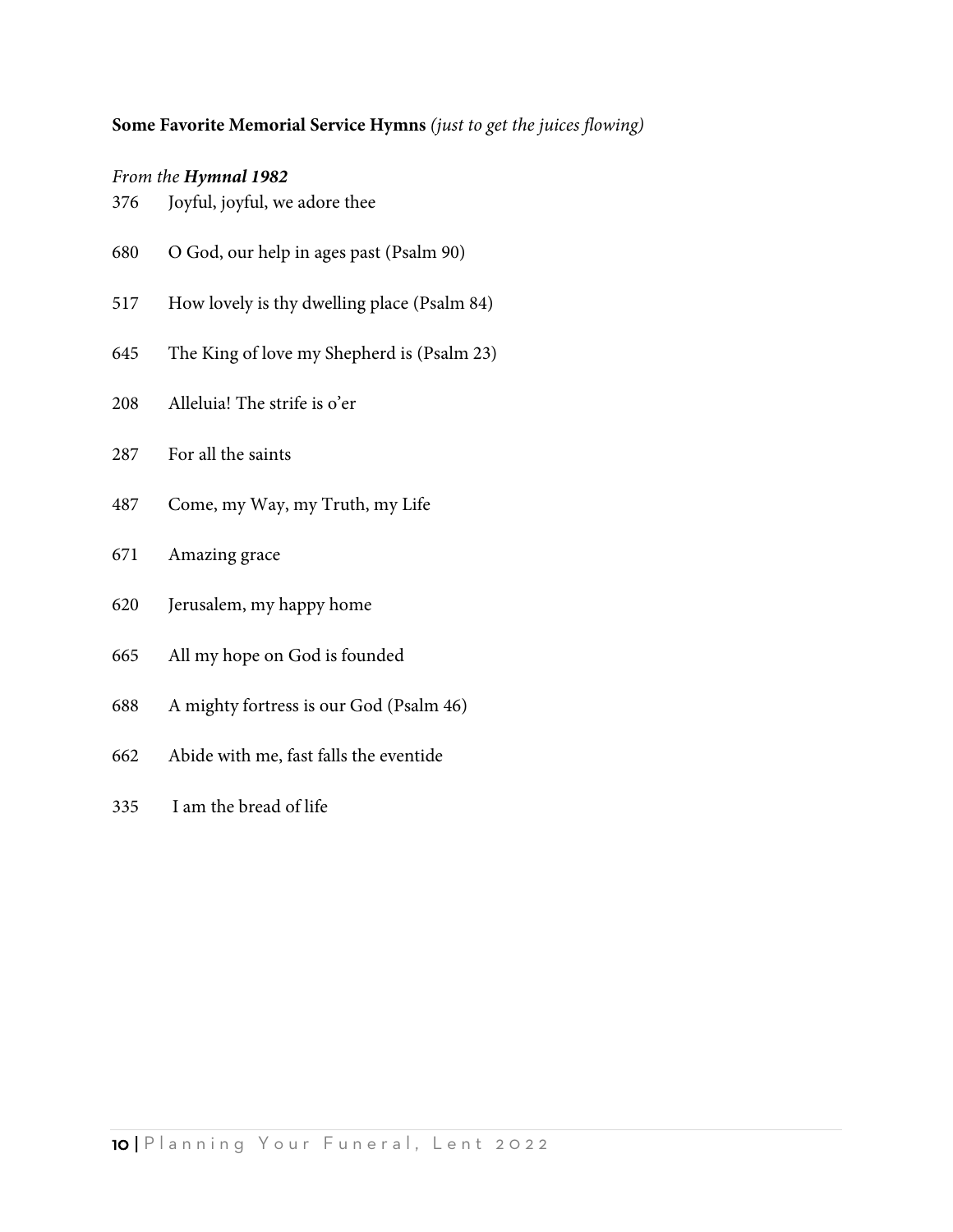# **SOME FUNERAL SOLOS FREQUENTLY CONSIDERED**

*(Note: selection of such music, and approval of soloists and other musicians is the purview of the Canon for Cathedral Music. The family is expected to pay any expenses for musicians).*

#### Funeral Solos

Chant: In Paradisum Bach/Gounod: Ave Maria Bach: Bist du bei mir Dvorak: Going Home Faure: Pie Jesu Franck: Panis Angelicus Händel: I know that my redeemer liveth Händel: Come Unto Him Malotte: The Lord's Prayer Pärt: Vater Unser (The Lord's Prayer) Purcell: When I Am Laid Purcell: Evening Hymn Schubert: Ave Maria Vaughan Williams: The Call

Hymns-What Wondrous Love is This Brother James' Air *The Lord is My Shepherd* Amazing Grace Children of the Heavenly Father How Great Thou Art In the Garden Just A Closer Walk With Thee On Eagle's Wings Rock of Ages Softly and Tenderly Jesus Is Calling I Was There to Hear Your Borning Cry Abide With Me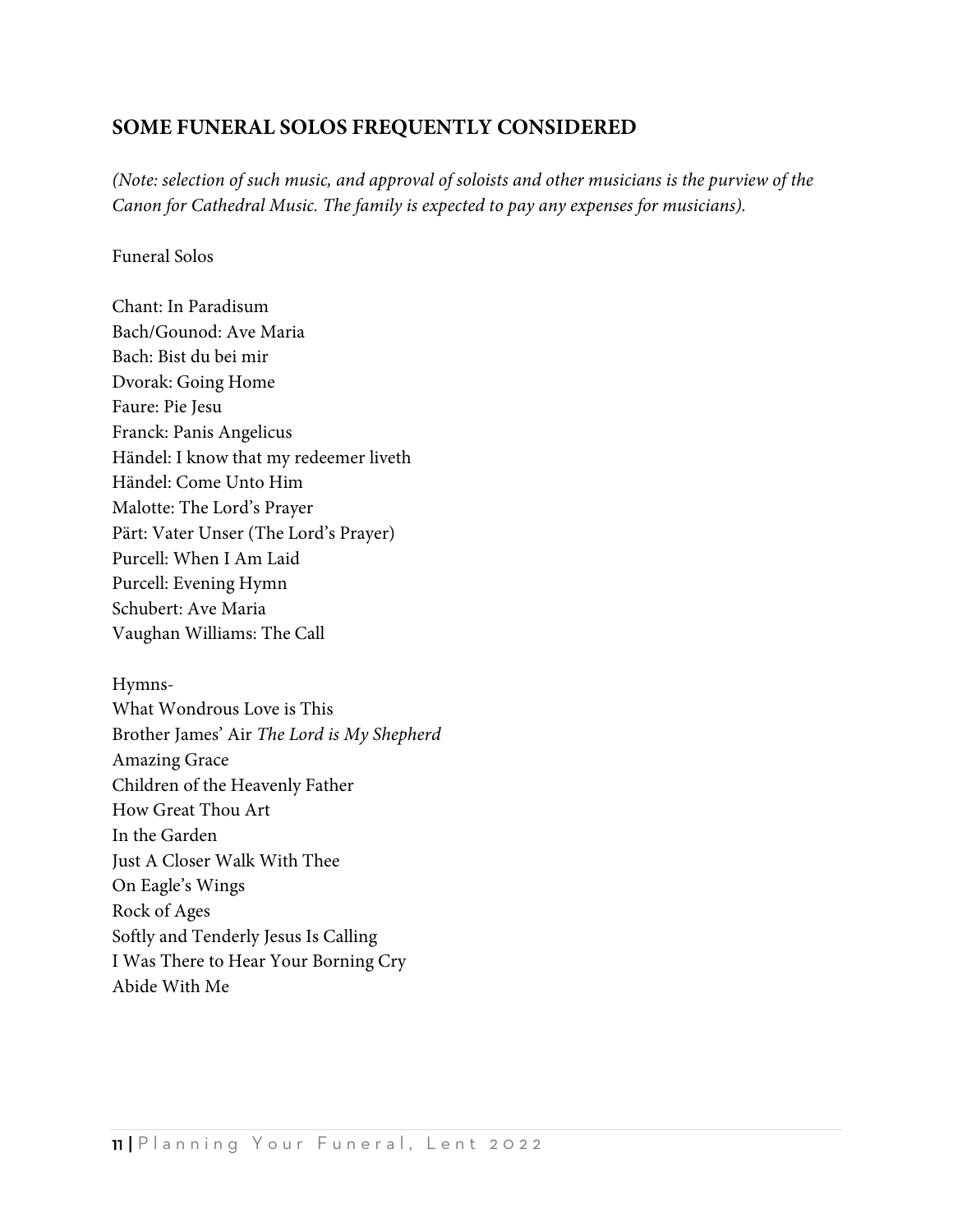# **OTHER RESOURCES**

# **Principles of a Good Death**

- 1. To know when death is coming, and to understand what can be expected
- 2. To be able to retain control of what happens
- 3. To be afforded dignity and privacy
- 4. To have control over pain relief and other symptom control
- 5. To have choice and control over where death occurs (at home or elsewhere)
- 6. To have access to information and expertise of whatever kind is necessary
- 7. To have access to any spiritual or emotional support required
- 8. To have access to hospice care in any location, not only in hospital
- 9. To have control over who is present and who shares the end
- 10.To be able to issue advance directives which ensure wishes are respected
- 11.To have time to say goodbye, and control over other aspects of timing
- 12.To be able to leave when it is time to go, and not to have life prolonged pointlessly

*Adapted from Smith. British Medical Journal, 320(7228) January 15, 2000; 129-130*